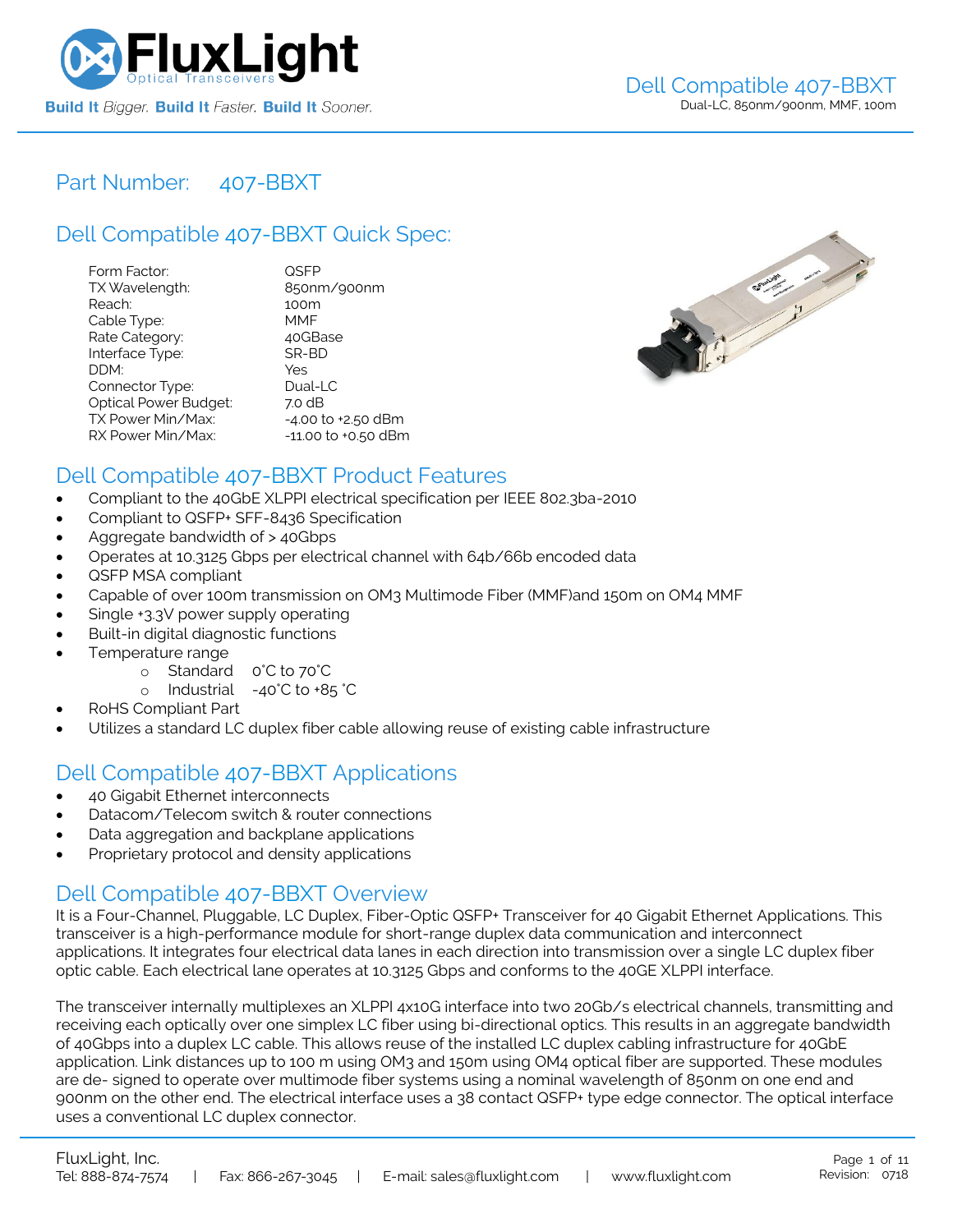



Transceiver Block Diagram

# Absolute Maximum Ratings

| <b>Parameter</b>      | <b>Symbol</b>  | <b>Min</b> | <b>Max</b> | <b>Unit</b> |
|-----------------------|----------------|------------|------------|-------------|
| Storage Temperature   | Ts             | $-40$      | +85        | $\hat{ }$   |
| <b>Supply Voltage</b> | $V_{c c T. R}$ | $-0.5$     | 4          |             |
| Relative Humidity     | RН             |            | 85         | $\%$        |

## Recommended Operating Conditions

| <b>Parameter</b>               | <b>Symbol</b> | <b>Min</b> | Typ | <b>Max</b> | <b>Unit</b> |
|--------------------------------|---------------|------------|-----|------------|-------------|
| Operating Case Temp (Standard) | Тc            | O          |     | $+70$      | °С          |
| Operating Case Temp (Standard) | Тc            | $-40$      |     | +85        | °С          |
| Power Supply voltage           | $V_{ccT.R}$   | 3.135      | 3.3 | 3.47       |             |
| <b>Supply Current</b>          | lcc           |            |     | 1000       | mA          |
| Power dissipation              | PD            |            |     | 3.5        | W           |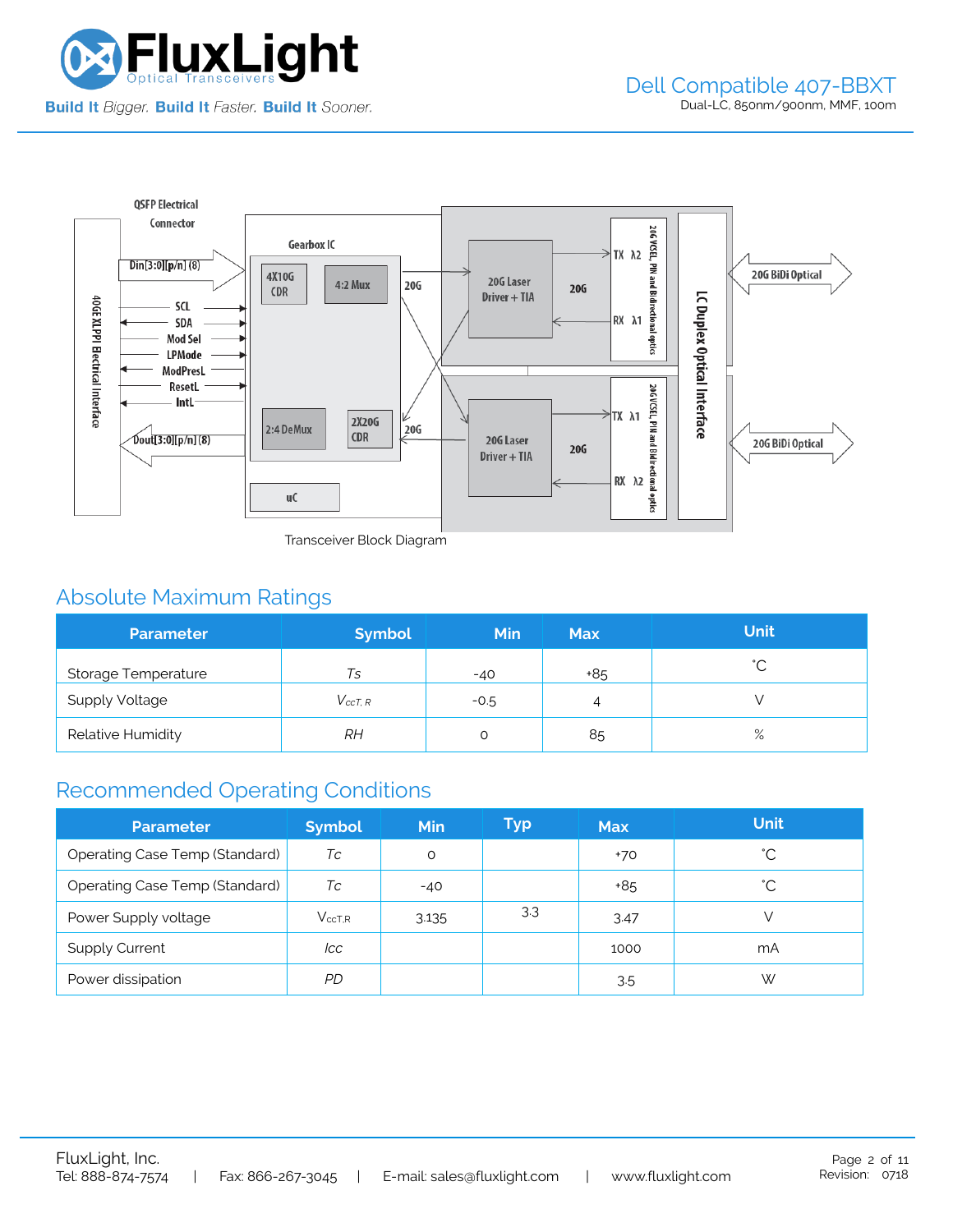

#### Electrical Characteristics **(TOP = 0 to 70 °C, VCC = 3.13 to 3.47 Volts**

| ۱۱ <sub>OP</sub> = 0 to /0 C, YCC = 3.13 to 3.4/ YOUS |               |                          |            |                |                |              |  |  |
|-------------------------------------------------------|---------------|--------------------------|------------|----------------|----------------|--------------|--|--|
| <b>Parameter</b>                                      | <b>Symbol</b> | Min                      | <b>Typ</b> | <b>Max</b>     | <b>Unit</b>    | <b>Note</b>  |  |  |
| Data Rate per Channel                                 |               |                          | 10.3125    | 11.2           | Gbps           |              |  |  |
| Power Consumption                                     |               | $\overline{\phantom{a}}$ | 2.5        | 3.5            | W              |              |  |  |
| <b>Supply Current</b>                                 | <b>Icc</b>    |                          | 0.75       | 1.0            | $\overline{A}$ |              |  |  |
| Control I/O Voltage-High                              | VIH           | 2.0                      |            | <b>Vcc</b>     | $\vee$         |              |  |  |
| Control I/O Voltage-Low                               | VIL           | $\circ$                  |            | 0.7            | $\vee$         |              |  |  |
| Inter-Channel Skew                                    | <b>TSK</b>    |                          |            | 150            | Ps             |              |  |  |
| <b>RESETL Duration</b>                                |               |                          | 10         |                | Us             |              |  |  |
| RESETL De-assert time                                 |               |                          |            | 100            | ms             |              |  |  |
| Power On Time                                         |               |                          |            | 100            | ms             |              |  |  |
| <b>Transmitter</b>                                    |               |                          |            |                |                |              |  |  |
| Single Ended Output Voltage Tolerance                 |               | 0.3                      |            | $\overline{4}$ | $\vee$         | $\mathbf{1}$ |  |  |
| Common mode Voltage Tolerance                         |               | 15                       |            |                | mV             |              |  |  |
| Transmit Input Diff Voltage                           | VI            | 120                      |            | 1200           | mV             |              |  |  |
| Transmit Input Diff Impedance                         | ZIN           | 80                       | 100        | 120            |                |              |  |  |
| Data Dependent Input Jitter                           | <b>DDJ</b>    |                          |            | 0.1            | U              |              |  |  |
| Data Input Total Jitter                               | TJ            |                          |            | 0.28           | U              |              |  |  |
| <b>Receiver</b>                                       |               |                          |            |                |                |              |  |  |
| Single Ended Output Voltage Tolerance                 |               | 0.3                      |            | $\overline{4}$ | $\vee$         |              |  |  |
| Rx Output Diff Voltage                                | Vo            |                          | 600        | 800            | mV             |              |  |  |
| Rx Output Rise and Fall Voltage                       | Tr/Tf         |                          |            | 35             | ps             | $\mathbf{1}$ |  |  |
| <b>Total Jitter</b>                                   | TJ            |                          |            | 0.7            | U              |              |  |  |
| Deterministic Jitter                                  | <b>DJ</b>     |                          |            | 0.42           | U              |              |  |  |
|                                                       |               |                          |            |                |                |              |  |  |

Note:

1.  $20~80%$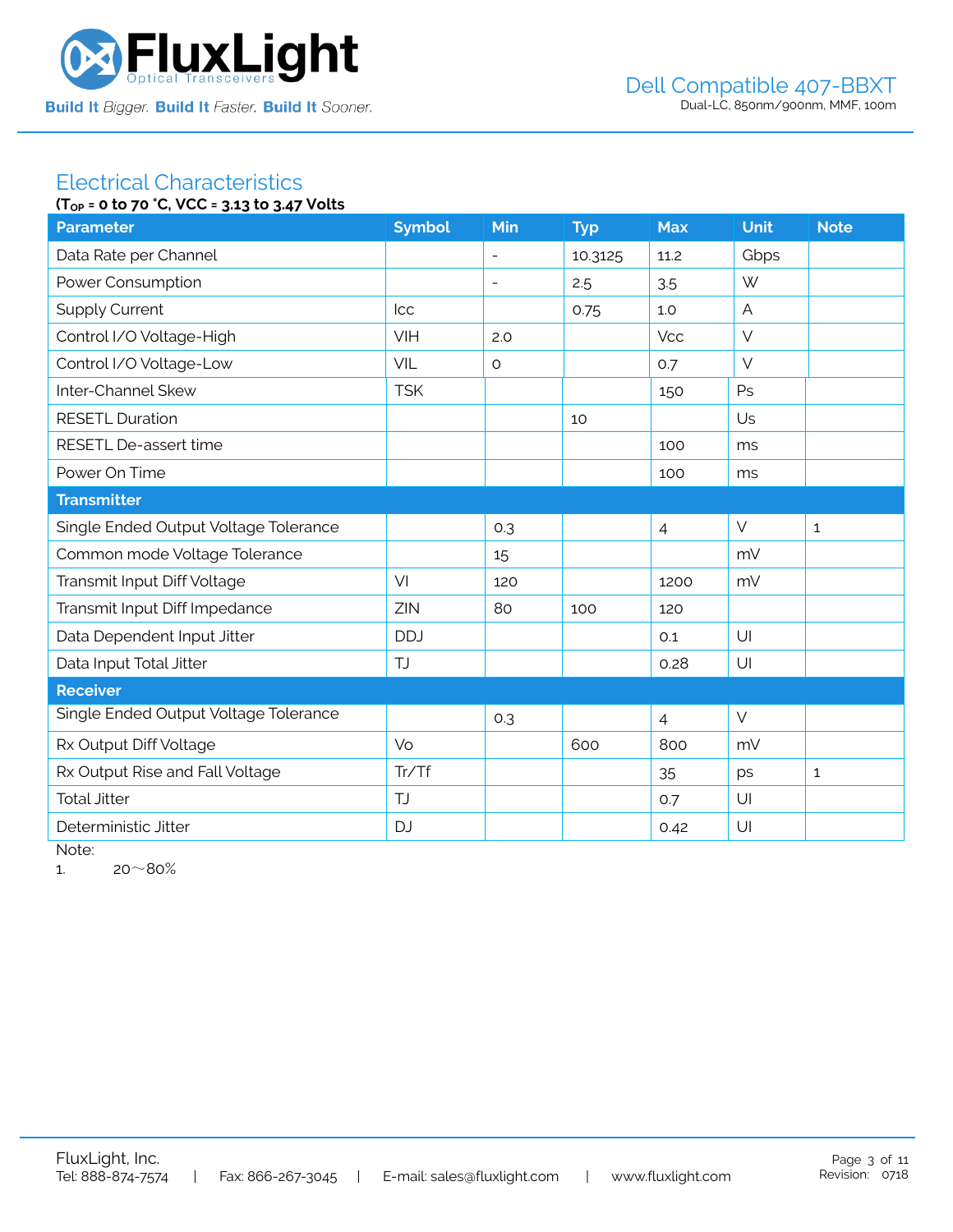

### Optical Parameters

### **(TOP = 0 to 70** °**C, VCC = 3.0 to 3.6 Volts)**

| <b>Parameter</b>                  | <b>Symbol</b>    | <b>Min</b> | <b>Typ</b> | <b>Max</b> | <b>Unit</b> | Ref.         |  |  |
|-----------------------------------|------------------|------------|------------|------------|-------------|--------------|--|--|
| <b>Transmitter</b>                |                  |            |            |            |             |              |  |  |
| Optical Wavelength CH1            | λ                | 832        | 850        | 868        | nm          |              |  |  |
| Optical Wavelength CH2            | λ                | 882        | 900        | 918        | nm          |              |  |  |
| RMS Spectral Width                | Pm               |            | 0.5        | 0.65       | nm          |              |  |  |
| Average Optical Power per Channel | Pavg             | $-4$       | $-2.5$     | $+5.0$     | dBm         |              |  |  |
| Laser Off Power Per Channel       | Poff             |            |            | $-30$      | dBm         |              |  |  |
| <b>Optical Extinction Ratio</b>   | ER               | 3.5        |            |            | dB          |              |  |  |
| Relative Intensity Noise          | Rin              |            |            | $-128$     | dB/HZ       | $\mathbf{1}$ |  |  |
| Optical Return Loss Tolerance     |                  |            |            | 12         | dB          |              |  |  |
| <b>Receiver</b>                   |                  |            |            |            |             |              |  |  |
| Optical Center Wavelength CH1     | λ                | 882        | 900        | 918        | nm          |              |  |  |
| Optical Center Wavelength CH2     | λ                | 832        | 850        | 868        | nm          |              |  |  |
| Receiver Sensitivity per Channel  | $\mathsf{R}$     |            | $-11$      |            | dBm         |              |  |  |
| Maximum Input Power               | $P_{MAX}$        | $+0.5$     |            |            | dBm         |              |  |  |
| Receiver Reflectance              | Rrx              |            |            | $-12$      | dB          |              |  |  |
| LOS De-Assert                     | LOS <sub>D</sub> |            |            | $-14$      | dBm         |              |  |  |
| <b>LOS Assert</b>                 | LOS <sub>A</sub> | $-30$      |            |            | dBm         |              |  |  |
| LOS Hysteresis                    | LOS <sub>H</sub> | 0.5        |            |            | dB          |              |  |  |

Note

1. 12dB Reflection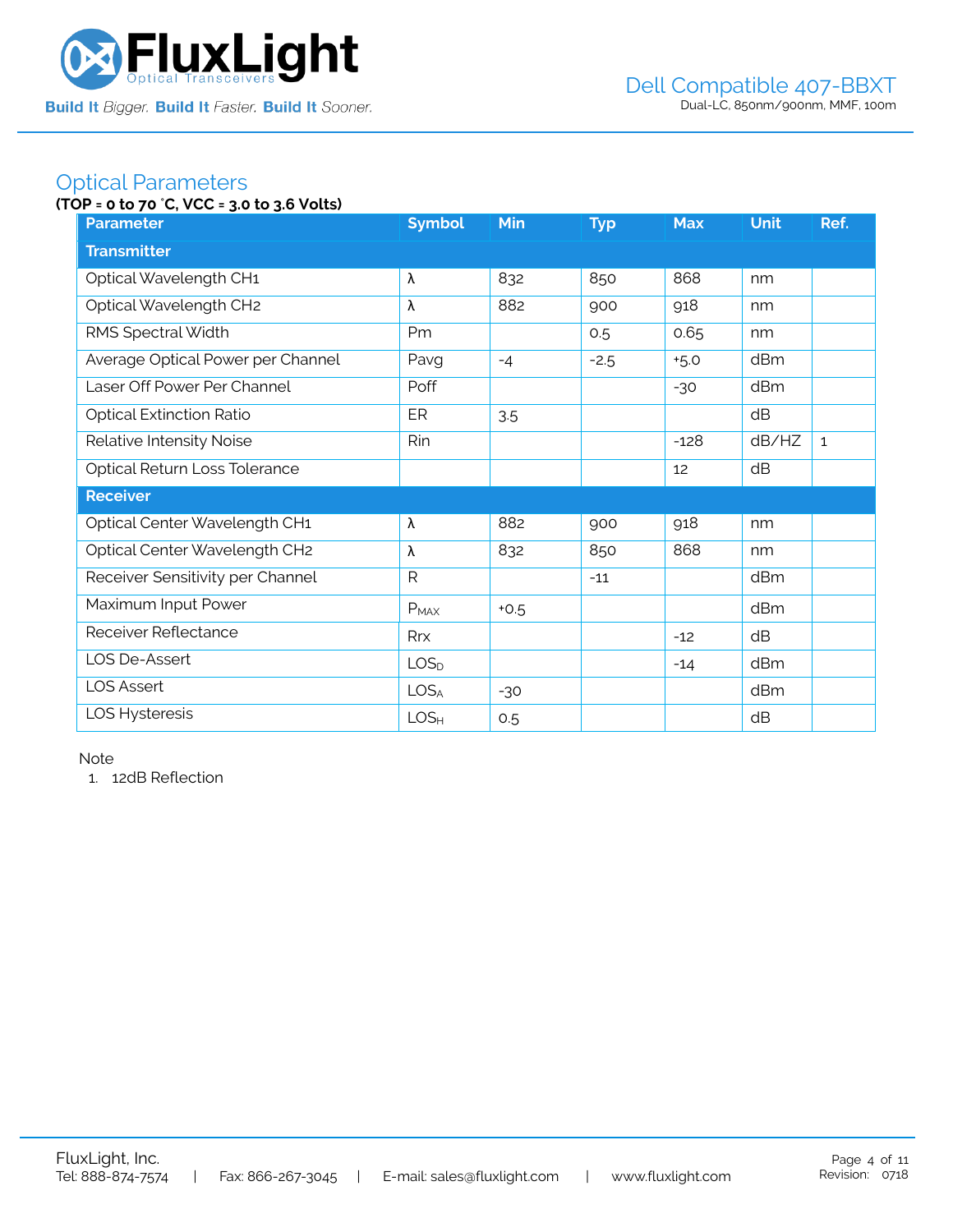

### Digitial Diagnostics Function

Digital diagnostics monitoring function is available on all QSFP+ SRBD. A 2-wire serial interface provides user to contact with module. The structure of the memory is shown in flowing. The memory space is arranged into a lower, single page, address space of 128 bytes and multiple upper address space pages. This structure permits timely access to addresses in the lower page, such as Interrupt Flags and Monitors. Less time critical time entries, such as serial ID information and threshold settings, are available with the Page Select function. The interface address used is A0xh and is mainly used for time critical data like interrupt handling in order to enable a one-time-read for all data related to an interrupt situation. After an interrupt, IntL, has been asserted, the host can read out the flag field to determine the affected channel and type of flag.

| <b>Byte Address</b> | <b>Description</b>                 | <b>Type</b> |
|---------------------|------------------------------------|-------------|
| $\Omega$            | Identifier (1 Byte)                | Read Only   |
| $1 - 2$             | Status (2 Bytes)                   | Read Only   |
| $3 - 21$            | Interrupt Flags (31 bytes)         | Read Only   |
| $22 - 23$           | Module Monitors (12 Bytes)         | Read Only   |
| $34 - 81$           | Channel Monitors (48 bytes)        | Read Only   |
| 82-85               | Reserved (4 Bytes)                 | Read Only   |
| 86-97               | Control (12 Bytes)                 | Read/Write  |
| 98-99               | Reserved (2 Bytes)                 | Read/Write  |
| 100-106             | Module and Channel Masks (7 bytes) | Read/Write  |
| 107-118             | Reserved (12 Bytes)                | Read/Write  |
| 119-122             | Reserved (4 bytes)                 | Read/Write  |
| 123-126             | Reserved (4 bytes)                 | Read/Write  |
| 127                 | Page Select Byte                   | Read/Write  |
| 128-175             | Module Thresholds (48 bytes)       | Read Only   |
| 176-223             | Reserved (48 Bytes)                | Read Only   |
| 224-225             | Reserved (2 bytes)                 | Read Only   |
| 226-239             | Reserved (14 bytes)                | Read/Write  |
| 240-241             | Channel controls (2 Bytes)         | Read/Write  |
| 242-253             | Reserved (12 Bytes)                | Read/Write  |
| 254-256             | Reserved (2 bytes)                 | Read/Write  |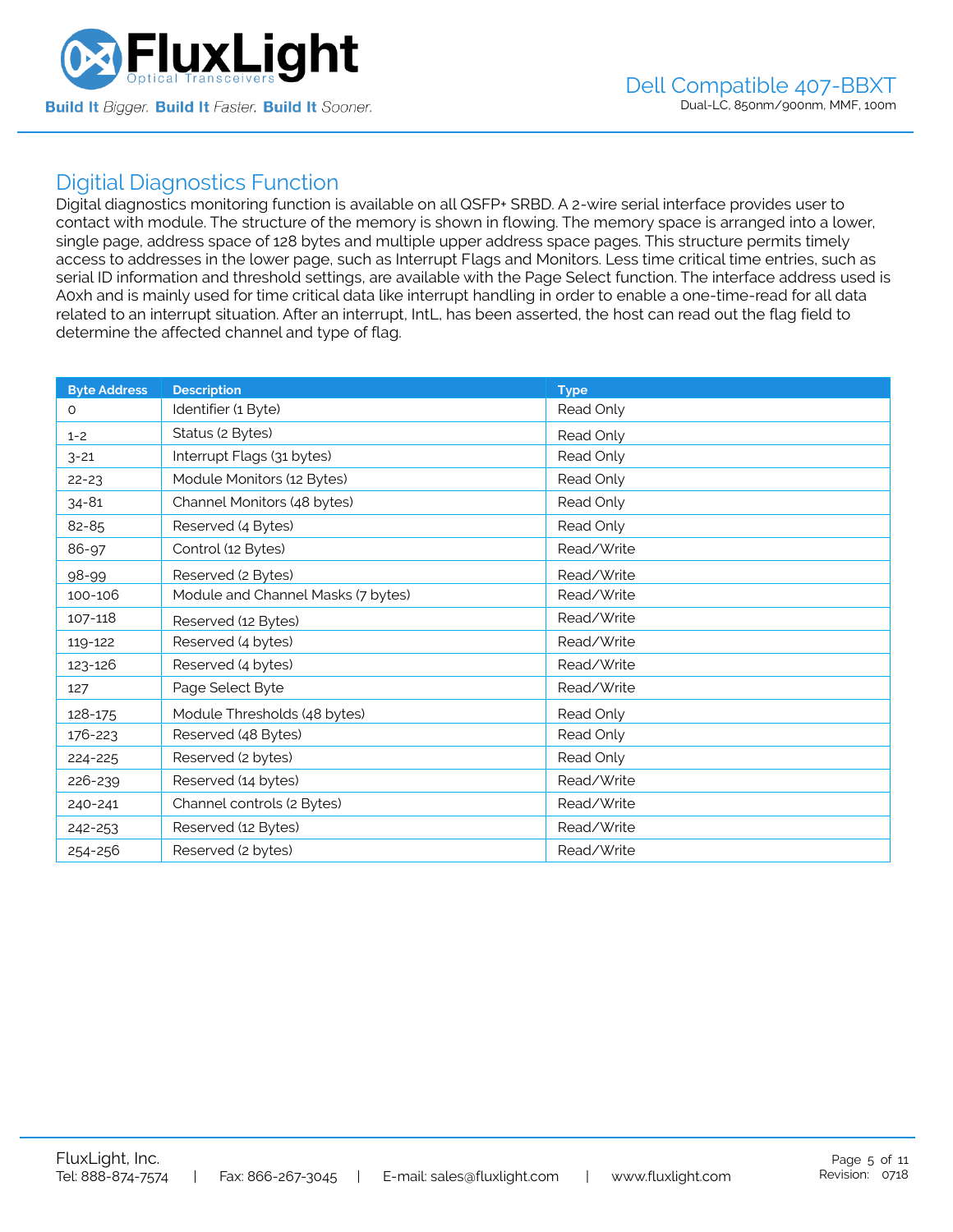

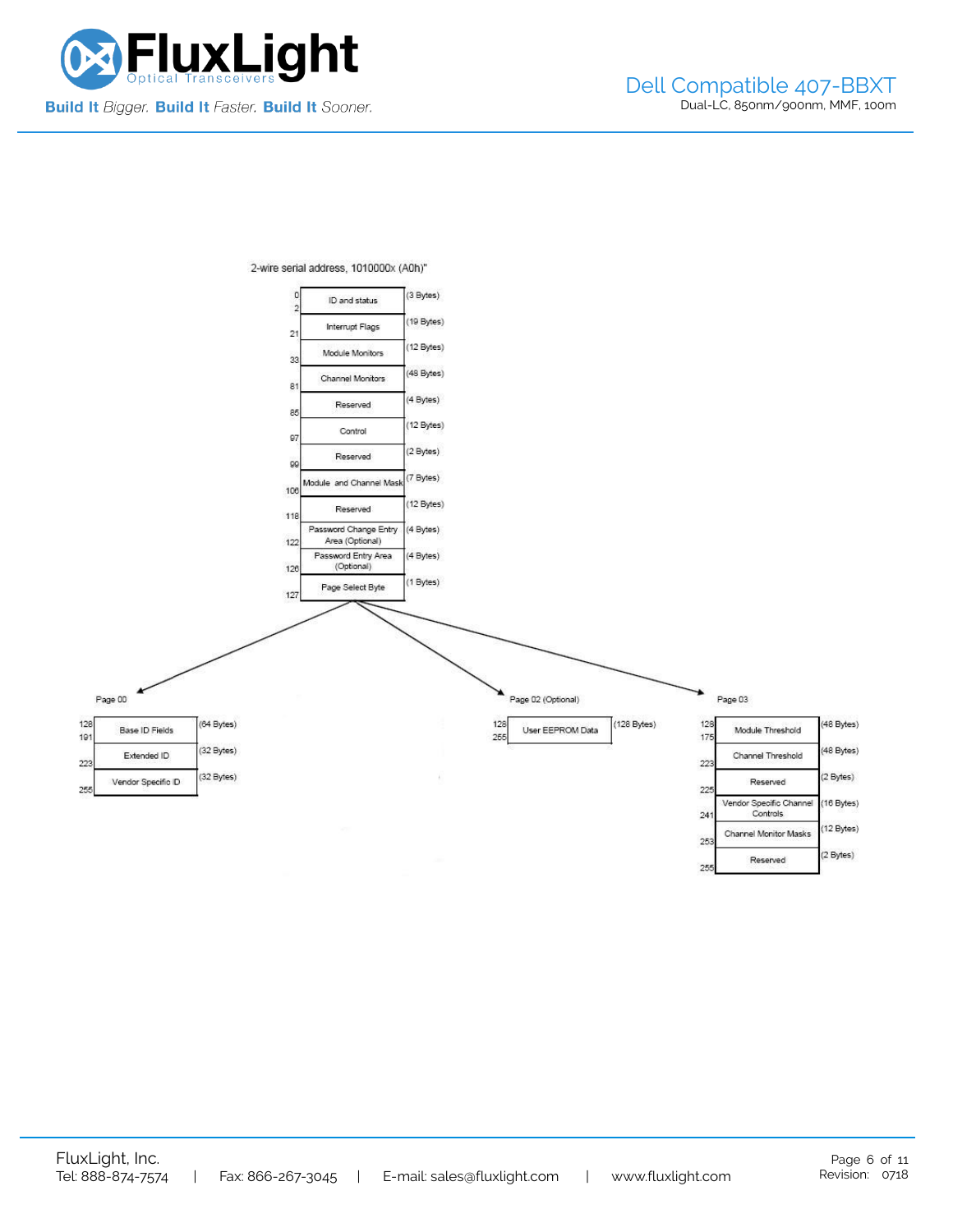

| Address | Name                                    | Description                                                                                                       |
|---------|-----------------------------------------|-------------------------------------------------------------------------------------------------------------------|
| 128     | Identifier (1 Byte)                     | Identifier Type of serial transceiver                                                                             |
| 129     | Ext. Identifier (1 Byte)                | Extended identifier of serial transceiver                                                                         |
| 130     | Connector (1 Byte)                      | Code for connector type                                                                                           |
| 131-138 | Transceiver (8 Bytes)                   | Code for electronic compatibility or optical compatibility                                                        |
| 139     | Encoding (1 Byte)                       | Code for serial encoding algorithm                                                                                |
| 140     | BR, nominal (1 Byte)                    | Nominal bit rate, units of 100 Mbits/s                                                                            |
| 141     | Extended RateSelect Compliance (1 Byte) | Tags for Extended RateSelect compliance                                                                           |
| 142     | Length SMF (1 Byte)                     | Link length supported for SM fiber in km                                                                          |
| 143     | Length E-50 um (1 Byte)                 | Link length supported for EBW 50/125 um fiber, units of 2 m                                                       |
| 144     | Length 50 um (1 Byte)                   | Link length supported for 50/125 um fiber, units of 1 m                                                           |
| 145     | Length 62.5 um (1 Byte)                 | Link length supported for 62.5/125um fiber, units of 1 m                                                          |
| 146     | Length copper (1 Byte)                  | Link length supported for copper, units of 1 m                                                                    |
| 147     | Device Tech (1 Byte)                    | Device technology                                                                                                 |
| 148-163 | Vendor name (16 Bytes)                  | QSFP vendor name (ASCII)                                                                                          |
| 164     | Extended Transceiver (1 Byte)           | Extended Transceiver Codes for InfiniBand <sup>T</sup>                                                            |
| 165-167 | Vendor OUI (3 Bytes)                    | QSFP vendor IEEE vendor company ID                                                                                |
| 168-183 | Vendor PN (16 Bytes)                    | Part number provided by QSFP vendor (ASCII)                                                                       |
| 184-185 | Vendor rev (2 Bytes)                    | Revision level for part number provided by vendor (ASCII)                                                         |
| 186-187 | Wavelength (2 Bytes)                    | Nominal laser wavelength (Wavelength = value / 20 in nm)                                                          |
| 188-189 | Wavelength Tolerance (2 Bytes)          | Guaranteed range of laser wavelength (+/- value) from Nominal wavelength<br>(Wavelength Tol. = value / 200 in nm) |
| 190     | Max Case Temp (1 Byte)                  | Maximum Case Temperature in Degrees C                                                                             |
| 191     | CC_BASE (1 Byte)                        | Check code for Base ID fields (addresses 128-190)                                                                 |
| 192-195 | Options (4 Bytes)                       | Rate Select, TX Disable, TX Fault, LOS                                                                            |
| 196-211 | Vendor SN (16 Bytes)                    | Serial number provided by vendor (ASCII)                                                                          |
| 212-219 | Date code (8 Bytes)                     | Vendor's manufacturing date code                                                                                  |
| 220     | Diagnostic Monitoring Type (1 Byte)     | Indicates which type of diagnostic monitoring is implemented                                                      |
| 221     | Enhanced Options (1 Byte)               | Indicates which optional enhanced features are implemented                                                        |
| 222     | Reserved (1 Byte)                       | Reserved                                                                                                          |
| 223     | CC_EXT                                  | Check code for the Extended ID Fields (addresses 192-222)                                                         |
| 224-255 | Vendor Specific (32 Bytes)              | Vendor Specific EEPROM                                                                                            |

Page02 is User EEPROM and its format decided by user.

The detail description of low memory and page00.page03 upper memory please see SFF-8436 document.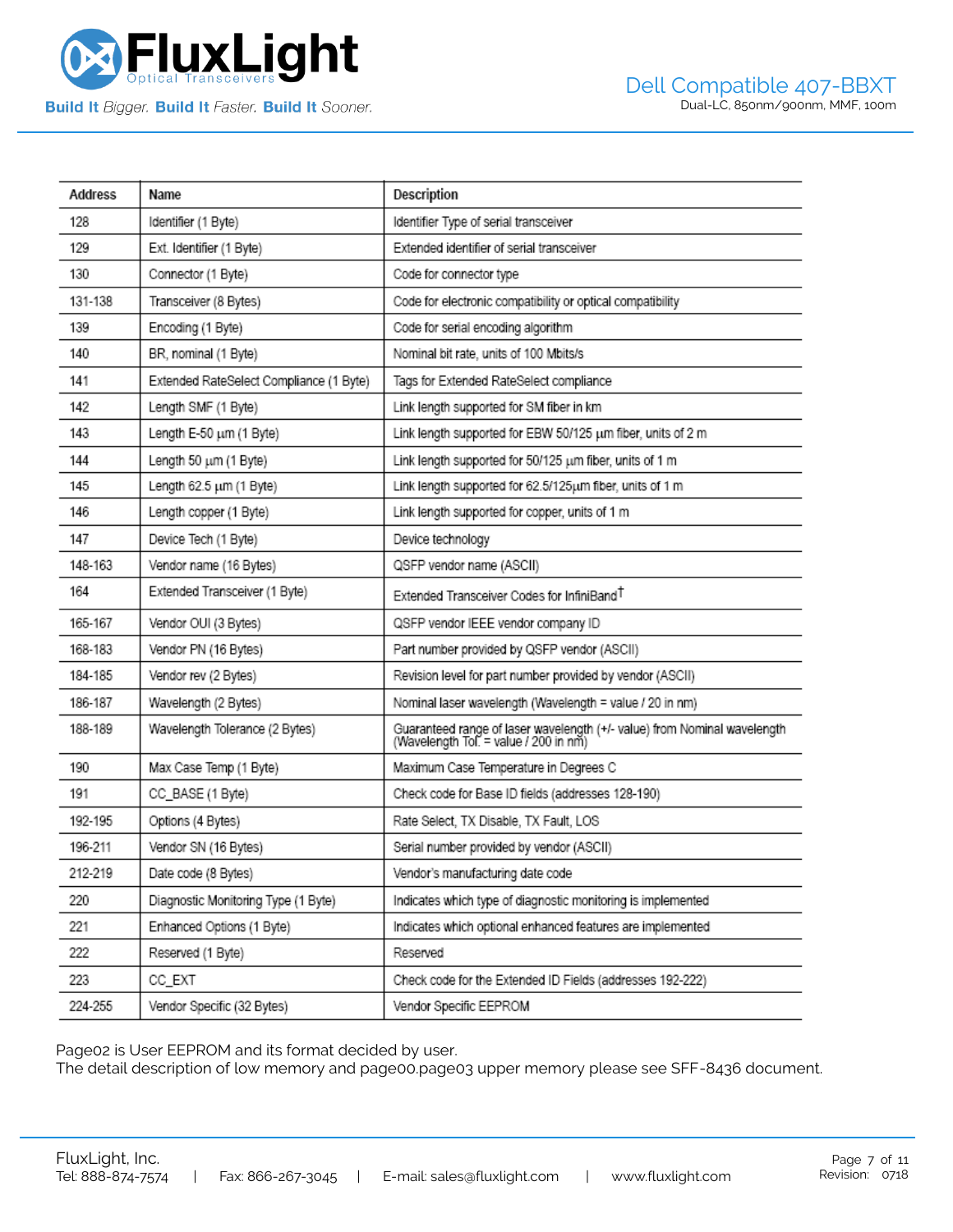

### Timing for Soft Control and Status Functions

| <b>Parameter</b>                                  | <b>Symbol</b> | <b>Max</b> | <b>Unit</b> | <b>Conditions</b>                                                                                                                                                             |
|---------------------------------------------------|---------------|------------|-------------|-------------------------------------------------------------------------------------------------------------------------------------------------------------------------------|
| <b>Initialization Time</b>                        | t_init        | 2000       | ms          | Time from power on1, hot plug or rising edge of<br>Reset until the module is fully functional2                                                                                |
| <b>Reset Init Assert Time</b>                     | t_reset_init  | 2          | μs          | A Reset is generated by a low level longer than<br>the minimum reset pulse time present on the<br>ResetL pin.                                                                 |
| Serial Bus Hardware<br>Ready Time                 | t_serial      | 2000       | ms          | Time from power on1 until module responds to<br>data transmission over the 2-wire serial bus                                                                                  |
| Monitor Data Ready<br>Time                        | t_data        | 2000       | ms          | Time from power on1 to data not ready, bit 0 of<br>Byte 2, deasserted and IntL asserted                                                                                       |
| <b>Reset Assert Time</b>                          | t_reset       | 2000       | ms          | Time from rising edge on the ResetL pin until<br>the module is fully functional2                                                                                              |
| <b>LPMode Assert Time</b>                         | ton_LPMode    | 100        | μs          | Time from assertion of LPMode (Vin:LPMode<br>=Vih) until module power consumption enters<br>lower Power Level                                                                 |
| IntL Assert Time                                  | ton_IntL      | 200        | ms          | Time from occurrence of condition triggering<br>IntL until Vout:IntL = Vol                                                                                                    |
| IntL Deassert Time                                | toff_IntL     | 500        | μs          | toff_IntL 500 µs Time from clear on read3<br>operation of associated flag until Vout:IntL = Voh.<br>This includes deassert times for Rx LOS, Tx Fault<br>and other flag bits. |
| Rx LOS Assert Time                                | ton_los       | 100        | ms          | Time from Rx LOS state to Rx LOS bit set and<br>IntL asserted                                                                                                                 |
| Flag Assert Time                                  | ton_flag      | 200        | ms          | Time from occurrence of condition triggering<br>flag to associated flag bit set and IntL asserted                                                                             |
| Mask Assert Time                                  | ton_mask      | 100        | ms          | Time from mask bit set4 until associated IntL<br>assertion is inhibited                                                                                                       |
| Mask De-assert Time                               | toff_mask     | 100        | ms          | Time from mask bit cleared4 until associated<br>IntlL operation resumes                                                                                                       |
| <b>ModSelL Assert Time</b>                        | ton_ModSelL   | 100        | $\mu s$     | Time from assertion of ModSelL until module<br>responds to data transmission over the 2-wire<br>serial bus                                                                    |
| ModSelL Deassert Time                             | toff_ModSelL  | 100        | $\mu s$     | Time from deassertion of ModSelL until the<br>module does not respond to data transmission<br>over the 2-wire serial bus                                                      |
| Power_over-ride or<br>Power-set Assert Time       | ton_Pdown     | 100        | ms          | Time from P_Down bit set 4 until module power<br>consumption enters lower Power Level                                                                                         |
| Power_over-ride or<br>Power-set De-assert<br>Time | toff_Pdown    | 300        | ms          | Time from P_Down bit cleared4 until the<br>module is fully functional3                                                                                                        |

#### **Note**:

1. Power on is defined as the instant when supply voltages reach and remain at or above the minimum specified value.

- 2. Fully functional is defined as IntL asserted due to data not ready bit, bit 0 byte 2 de-asserted.
- 3. Measured from falling clock edge after stop bit of read transaction.
- 4. Measured from falling clock edge after stop bit of write transaction.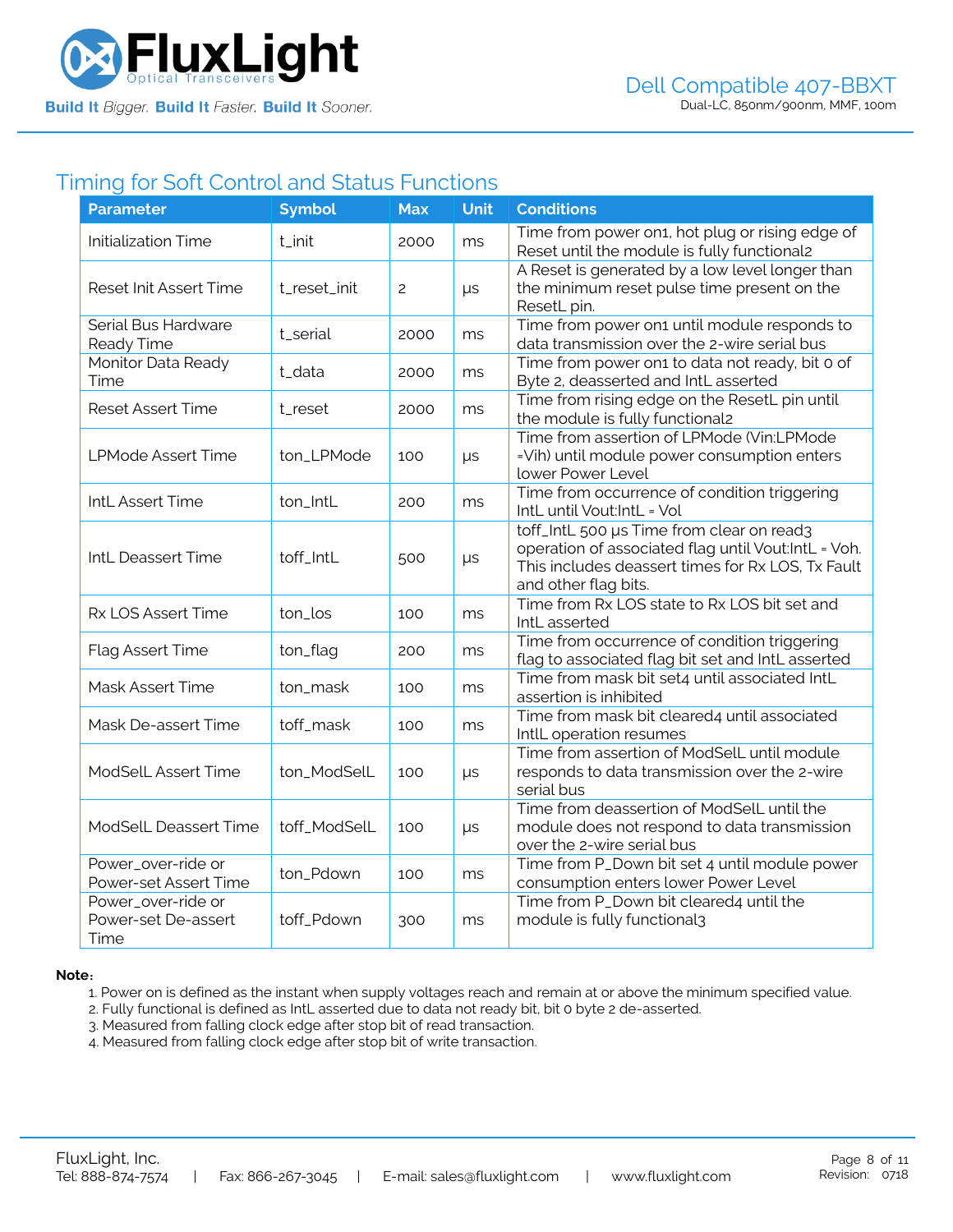

# PIN Assignment and Function Definitions

PIN Assignment



**Diagram of Host Board Connector Block Pin Numbers and Name**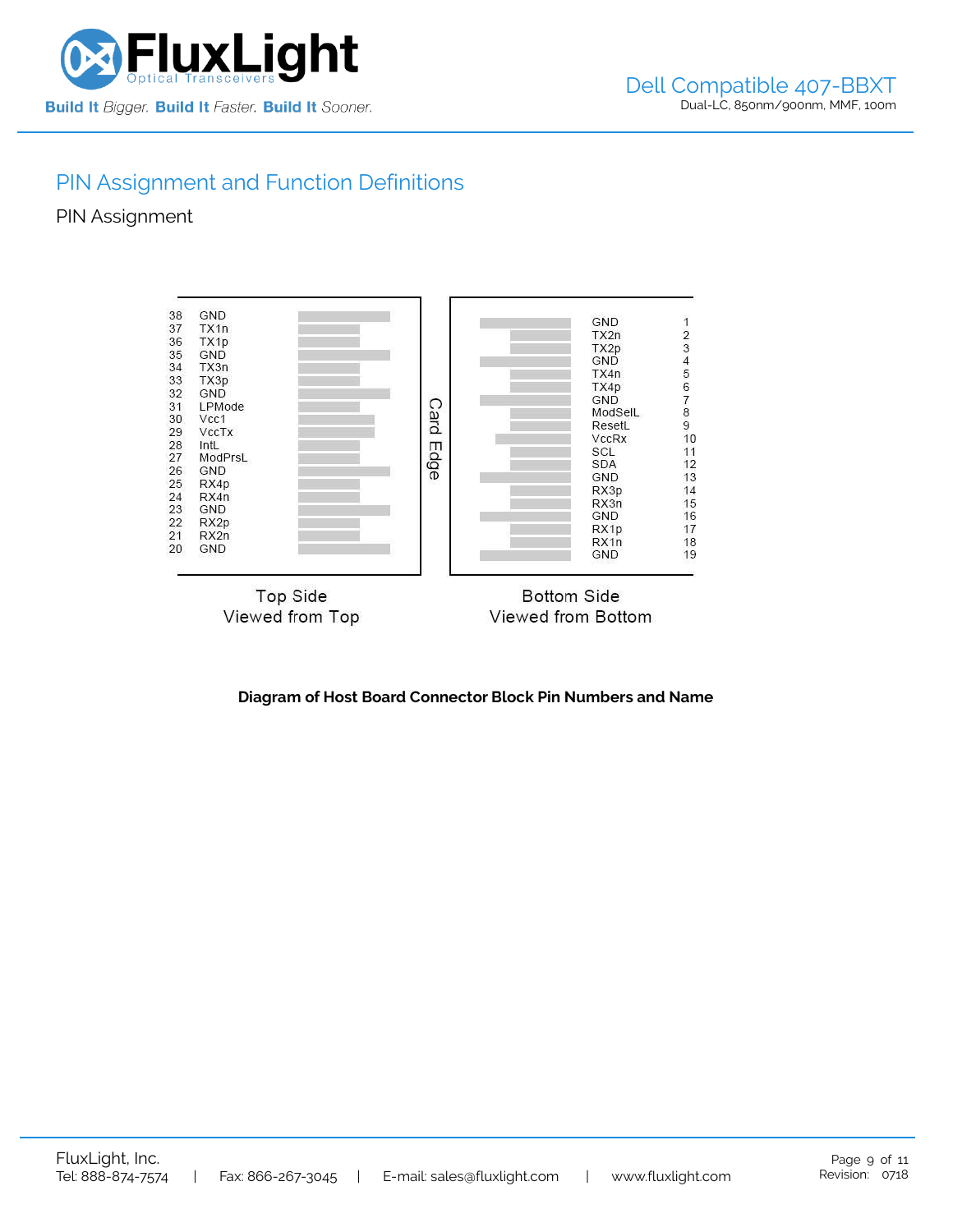

# Pin Description

| Pin            | Logic      | <b>Symbol</b>     | Name/Description                     | Ref.           |
|----------------|------------|-------------------|--------------------------------------|----------------|
| 1              |            | <b>GND</b>        | Ground                               | $\mathbf{1}$   |
| $\overline{c}$ | CML-I      | Tx2n              | Transmitter Inverted Data Input      |                |
| 3              | CML-I      | Tx <sub>2p</sub>  | Transmitter Non-Inverted Data output |                |
| 4              |            | <b>GND</b>        | Ground                               | $\mathbf{1}$   |
| 5              | CML-I      | Tx4n              | Transmitter Inverted Data Output     |                |
| 6              | CML-I      | Tx4p              | Transmitter Non-Inverted Data Output |                |
| $\overline{7}$ |            | <b>GND</b>        | Ground                               | 1              |
| 8              | LVTTL-I    | ModSelL           | Module Select                        |                |
| 9              | LVTTL-I    | ResetL            | Module Reset                         |                |
| 10             |            | <b>VccRx</b>      | +3.3V Power Supply Receiver          | $\overline{c}$ |
| 11             | LVCMOS-I/O | <b>SCL</b>        | 2-Wire Serial Interface Clock        |                |
| 12             | LVCMOS-I/O | <b>SDA</b>        | 2-Wire Serial Interface Data         |                |
| 13             |            | <b>GND</b>        | Ground                               | $\mathbf{1}$   |
| 14             | CML-O      | Rx3p              | Receiver Inverted Data Output        |                |
| 15             | CML-O      | Rx3n              | Receiver Non-Inverted Data Output    |                |
| 16             |            | <b>GND</b>        | Ground                               | 1              |
| 17             | CML-O      | Rx1p              | Receiver Inverted Data Output        |                |
| 18             | CML-O      | Rx1n              | Receiver Non-Inverted Data Output    |                |
| 19             |            | <b>GND</b>        | Ground                               | $\mathbf{1}$   |
| 20             |            | <b>GND</b>        | Ground                               | $\mathbf{1}$   |
| 21             | $CML-O$    | Rx2n              | Receiver Inverted Data Output        |                |
| 22             | CML-O      | Rx <sub>2</sub> p | Receiver Non-Inverted Data Output    |                |
| 23             |            | <b>GND</b>        | Ground                               | 1              |
| 24             | CML-O      | Rx4n              | Receiver Inverted Data Output        |                |
| 25             | CML-O      | Rx4p              | Receiver Non-Inverted Data Output    |                |
| 26             |            | <b>GND</b>        | Ground                               | $\mathbf{1}$   |
| 27             | LVTTL-O    | ModPrsL           | <b>Module Present</b>                |                |
| 28             | LVTTL-O    | IntL              | Interrupt                            |                |
| 29             |            | <b>VccTx</b>      | +3.3V Power Supply Transmitter       | $\overline{c}$ |
| 30             |            | Vcc1              | +3.3V Power Supply                   | $\overline{c}$ |
| 31             | LVTTL-I    | LPMode            | Low Power Mode                       |                |
| 32             |            | <b>GND</b>        | Ground                               | $\mathbf{1}$   |
| 33             | $CML-I$    | Tx3p              | Transmitter Inverted Data Output     |                |
| 34             | CML-I      | Tx3n              | Transmitter Non-Inverted Data Output |                |
| 35             |            | <b>GND</b>        | Ground                               | $\mathbf{1}$   |
| 36             | CML-I      | Tx <sub>1</sub> p | Transmitter Inverted Data Output     |                |
| 37             | CML-I      | Tx1n              | Transmitter Non-Inverted Data Output |                |
| 38             |            | <b>GND</b>        | Ground                               | $\mathbf{1}$   |

### **Notes:**